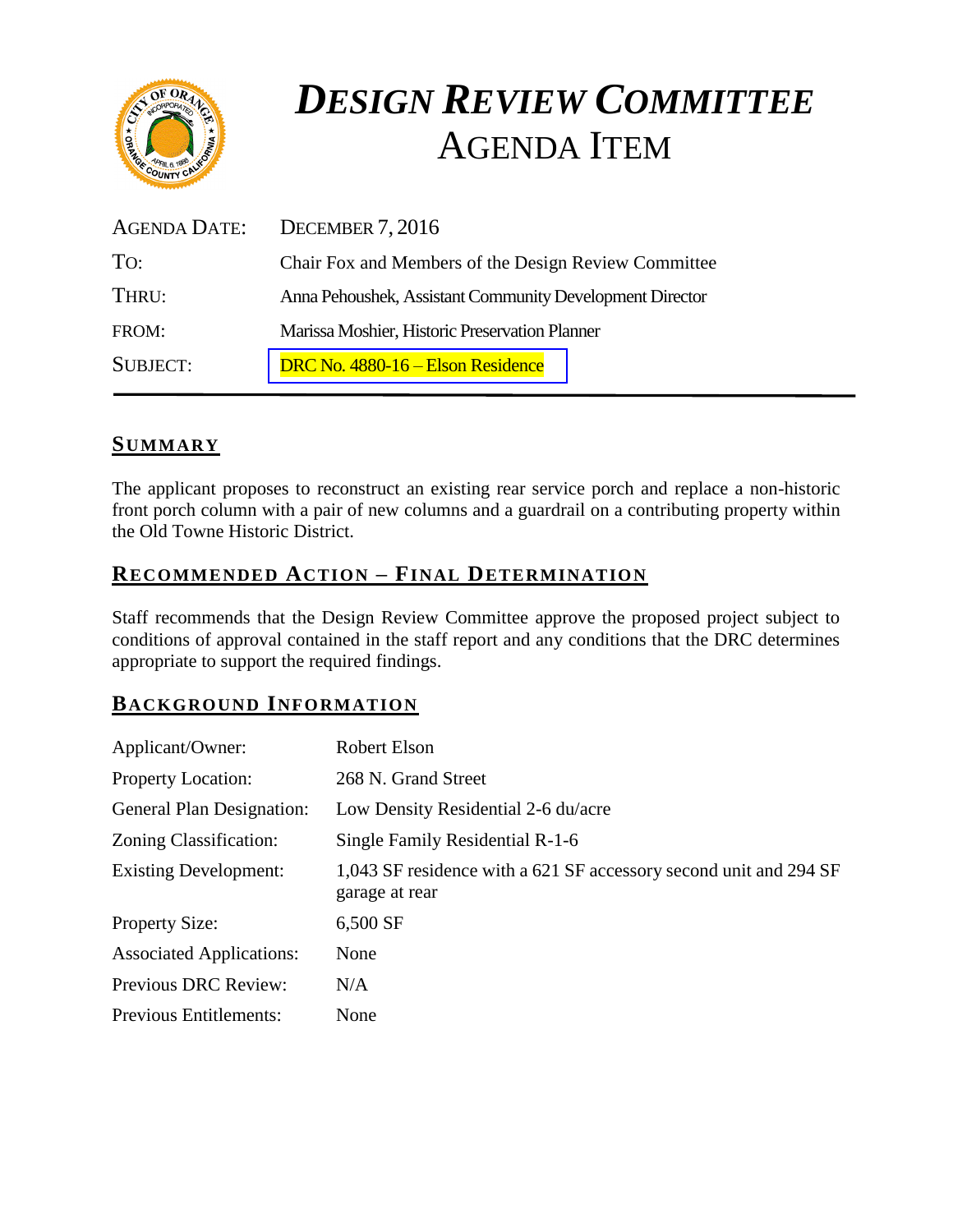# **PUB LIC NOTICE**

No Public Notice was required for this project.

#### **ENVIRONMENTAL REVIEW**

**Categorical Exemption:** The proposed project is categorically exempt from the provisions of the California Environmental Quality Act (CEQA) per State CEQA Section 15301 (Existing Facilities) and Section 15331 (Historical Resource Restoration/Rehabilitation), because the project is limited to the reconstruction of a 194 square foot section of an existing residence, in conformance with the *Secretary of the Interior's Standards for the Treatment of Historic Properties*.

#### **PROJECT DESCRIP TION**

The applicant proposes to undertake the following scope of work to the subject property:

- Dismantle and reconstruct the existing 194 square foot service porch on the rear (west) elevation of the residence.
	- o A new concrete foundation will be added to stabilize the structure.
	- o Original materials will be salvaged where possible for reuse on the reconstruction. A table on Sheet A2.1 shows the approximate percentages of the reused original materials. New replacement materials will match the historic materials.
	- o The door opening in the service porch will be moved to a new location on the west elevation.
	- $\circ$  Two sections of the existing windows will be infilled with vertical siding to match a similar condition on the north elevation.
	- $\circ$  The pitch of the roof will change slightly due to the new foundation and the leveling of the floor.
- Remove the non-historic column on the front porch and replace with a pair of tapered columns with a guardrail.
- No changes are proposed to the other structures on the property.

The proposed work meets the development standards for the R-1-6 zoning district and the Old Towne Design Standards.

#### **EXISTING SITE**

The property is a contributor to the National Register-listed Old Towne Historic District. The site is developed with a 1,043 square foot single-family residence constructed circa 1904. Behind the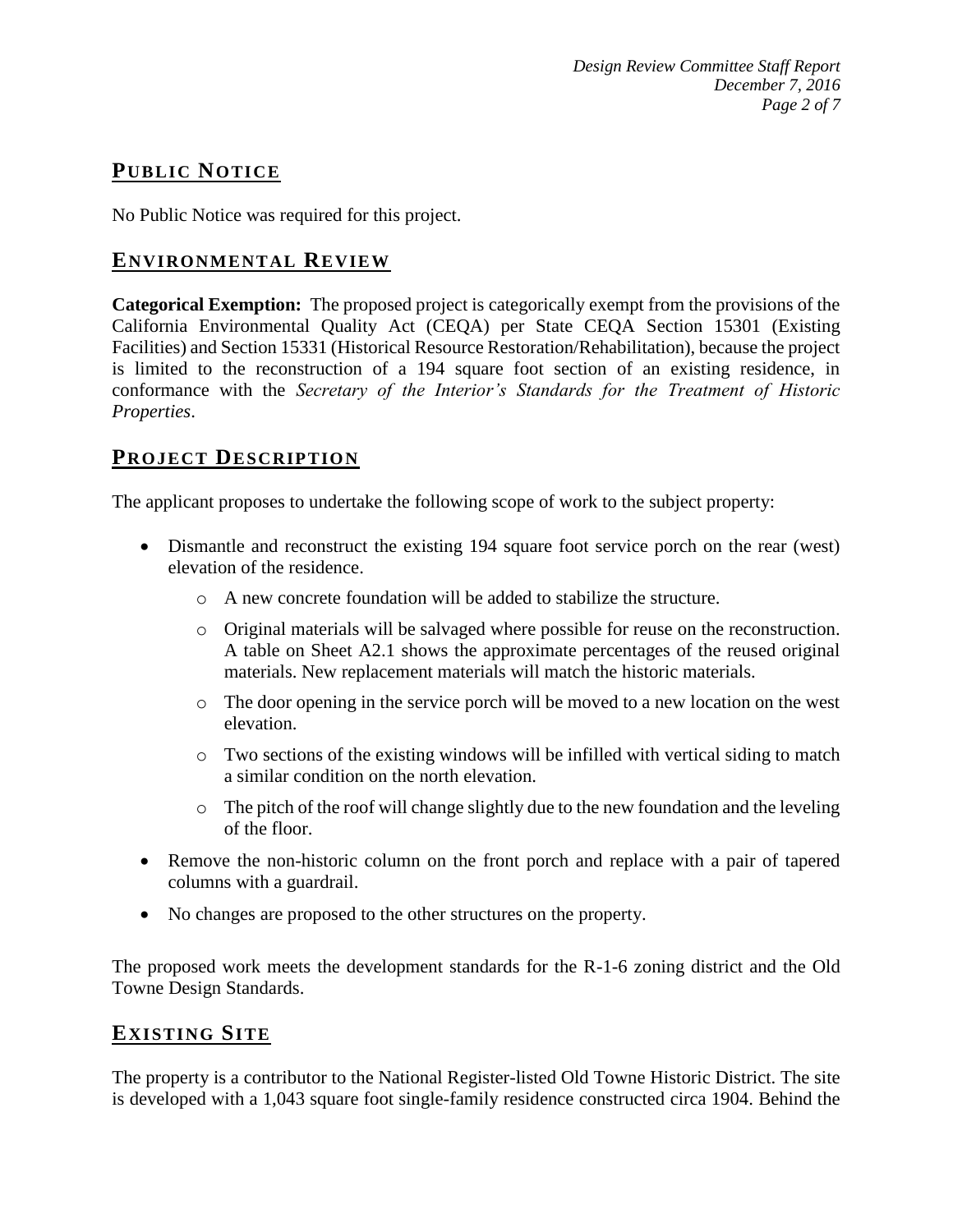residence, the property contains a 621 square foot accessory second unit and a 294 square foot garage. The residence retains a high degree of integrity with minor alterations, such as the replacement of the front porch column.

As with many service porches in the Old Towne Historic District, it appears likely that the service porch on this building was originally constructed as an open back porch, early in the building's history. The porch was likely screened in and then enclosed over time. Historic aerial photographs and Sanborn Fire Insurance maps do not provide enough information to accurately date the service porch. Based on an examination of the structure and materials, it appears to date to at least the 1920s with later alterations.

# **EXISTING AREA CONTEXT**

The subject property is located on N. Grand Street between Maple and Palm avenues in the residential area of the Old Towne Historic District. The property is surrounded by comparable single and multi-family historic properties zoned R-1-6. To the north, across Palm Avenue is the Chapman University Specific Plan Area. To the south, across Maple Avenue are properties zoned Old Towne Mixed Use 15.

# **EVALUATION CRITERIA**

Orange Municipal Code (OMC) Section 17.10.070 establishes the general criteria the DRC should use when reviewing the project. This section states the following:

The project shall have an internally consistent, integrated design theme, which is reflected in the following elements:

#### 1. **Architectural Features**.

- a. The architectural features shall reflect a similar design style or period.
- b. Creative building elements and identifying features should be used to create a high quality project with visual interest and an architectural style.

#### 2. **Landscape**.

- a. The type, size and location of landscape materials shall support the project's overall design concept.
- b. Landscaping shall not obstruct visibility of required addressing, nor shall it obstruct the vision of motorists or pedestrians in proximity to the site.
- c. Landscape areas shall be provided in and around parking lots to break up the appearance of large expanses of hardscape.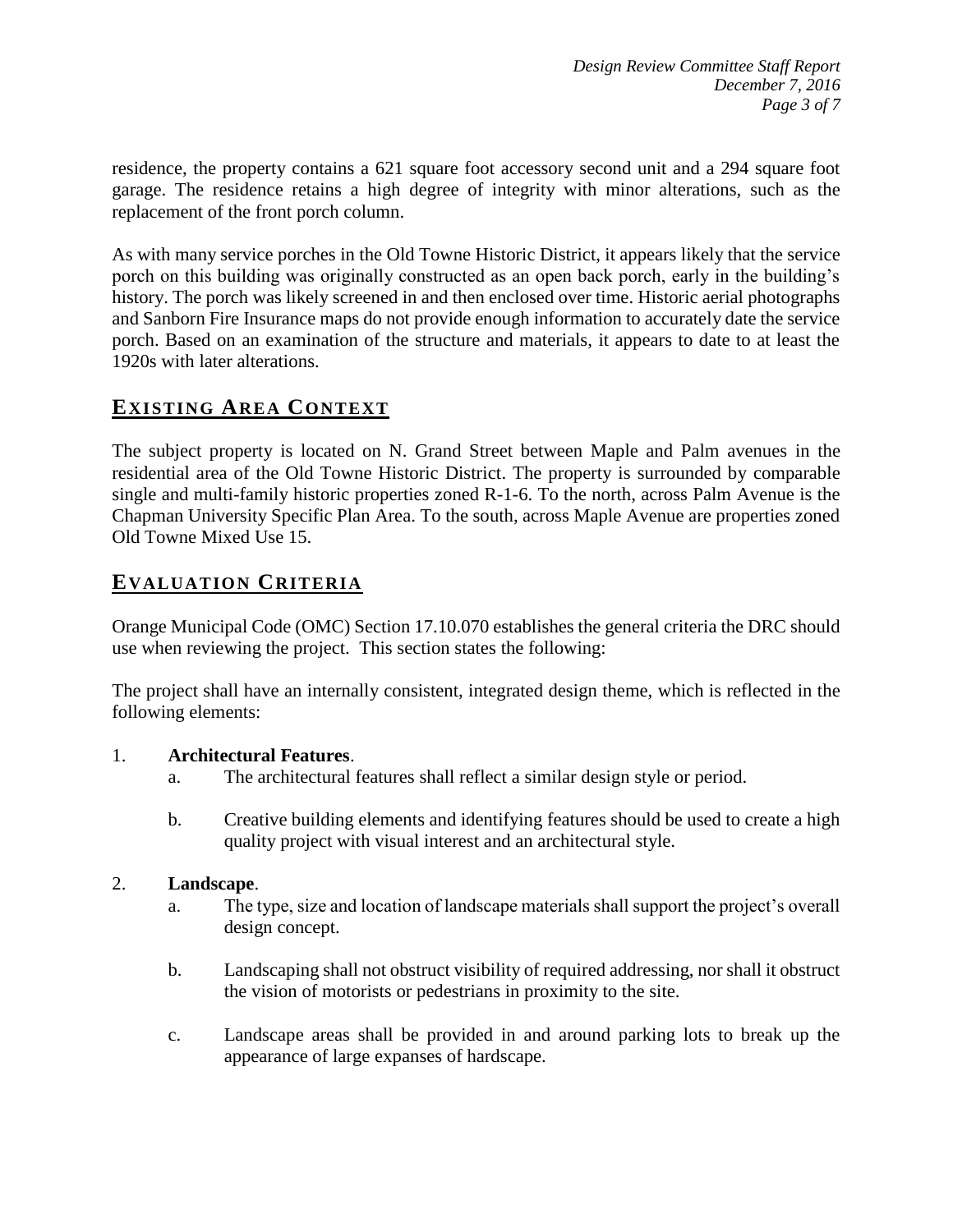- 3. **Signage**. All signage shall be compatible with the building(s) design, scale, colors, materials and lighting.
- 4. **Secondary Functional and Accessory Features**. Trash receptacles, storage and loading areas, transformers and mechanical equipment shall be screened in a manner, which is architecturally compatible with the principal building(s).

#### **ANALY SIS/STATEMENT OF THE ISSUES**

The proposed replacement of the front porch column removes a non-historic, later addition to the historic building. The design of the tapered column is based on the front porch features of comparable historic buildings in the Old Towne Historic District and is compatible with the architectural style of the property. The new wood picket guardrail is similarly compatible with the historic building.

Staff recommends that this scope of work is in conformance with the Old Towne Design Standards and the *Secretary's Standards*. However, given the substantial nature of the proposed reconstruction of the service porch, staff has provided a more in depth discussion on this proposal in order for the Design Review Committee to make the required findings for approval of this project.

#### Issue #1: Dismantling/Reconstruction of Service Porch

As part of the scope of work, the applicant proposes to dismantle the existing service porch in order to reconstruct it on a new foundation. At staff's request, the applicant engaged a structural engineer to review the condition of the service porch. The applicant's consultant provided documentation that the construction and condition of the service porch makes it infeasible to lift up the existing structure in order to construct a new foundation. The consultant's report and additional photographs of the service porch, included as Attachment 3, illustrate this condition.

The addition, or subsequent enclosure, of service porches to residences is a common, early alteration to many contributing historic residences within the Old Towne Historic District. Staff typically treats an intact service porch as a character-defining feature of the historic building. As such, any modifications to an existing service porch must be well documented and undertaken in keeping with the best practice standards recommended in the *Secretary of the Interior's Standards for Rehabilitation* as well as in the Old Towne Design Standards.

Standard #6 of the *Secretary of the Interior's Standards* states:

Deteriorated historic features will be repaired rather than replaced. Where the severity of deterioration requires replacement of a distinctive feature, the new feature will match the old in design, color, texture, and, where possible, materials. Replacement of missing features will be substantiated by documentary and physical evidence.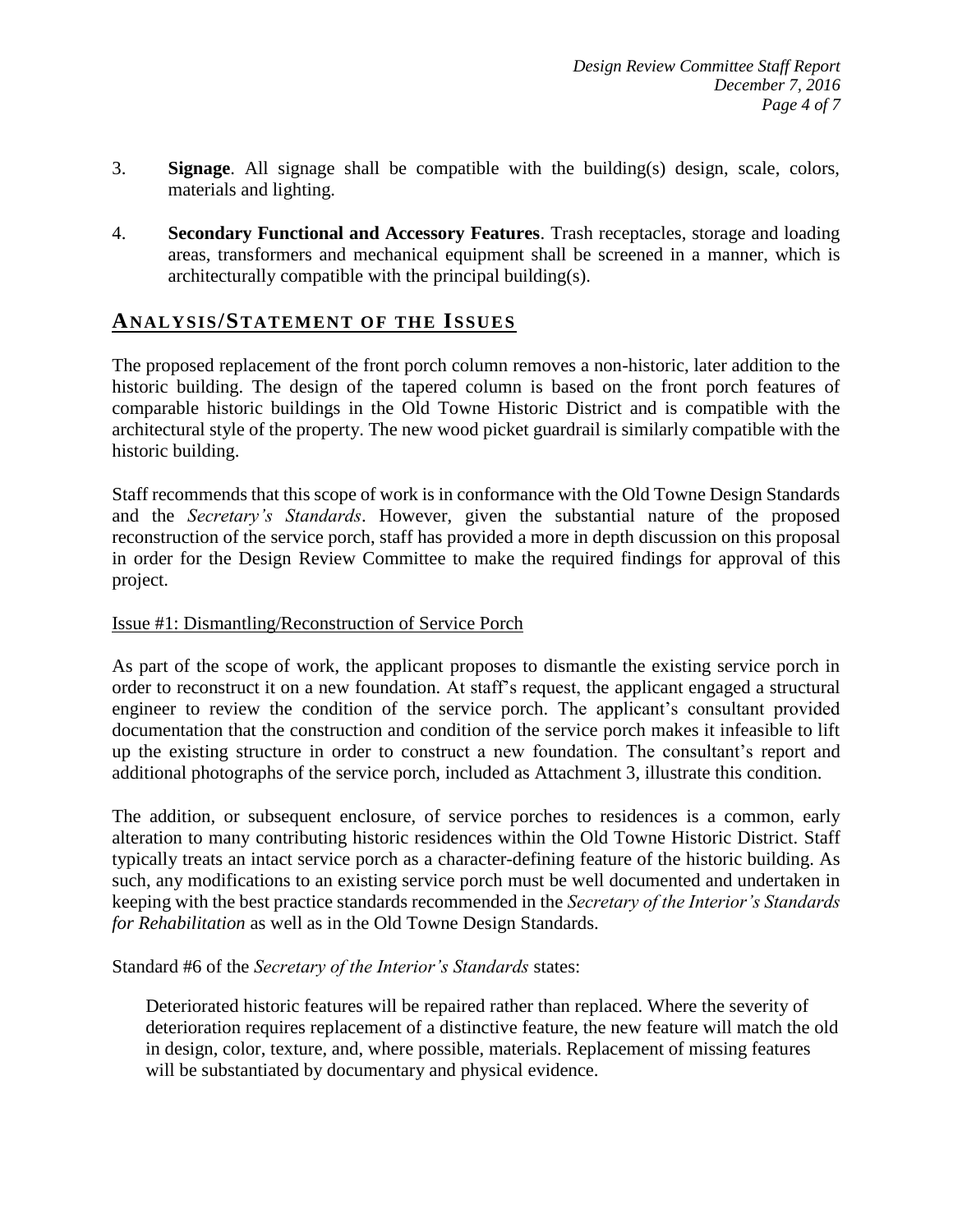Staff recommends that the applicant has sufficiently documented the condition of the existing service porch to support their request to dismantle the structure as part of the proposed project. The structure lacks a foundation and is in poor condition, with visible water, mold and termite damage. Attempting to repair the existing structure in place would not adequately address the structural issues that have developed over time, including the buckling floor and walls separating from the main house. This would compromise the safety of the structure and its longevity in the future. The applicant has also proposed to salvage and reuse as much original material as possible, and replace what cannot be reused to match the existing.

As part of the reconstruction, the applicant proposes to move the existing door opening to a new location on the west elevation and to infill two sections of the existing windows with vertical siding. The trim around these infilled openings will be retained. The existing band of windows on the service porch likely began as screens that were eventually filled in with glazing. It is not unusual for these openings to be filled with siding as the service porch was turned into habitable space. This condition is already present on the north side of the building. Infilling the window openings with vertical siding is a reversible approach that continues to reflect the history of this section of the building as a service porch.

Therefore, the proposed treatment for the service porch is in conformance with the required historic preservation standards, and may be approved by the Design Review Committee.

# **ADVISORY BOARD RECOMMENDATION**

None required.

# **STAFF RECOMMENDATION AND REQUIRED FINDINGS**

The courts define a "Finding" as a conclusion which describes the method of analysis decision makers utilize to make the final decision. A decision making body "makes a Finding," or draws a conclusion, through identifying evidence in the record (i.e., testimony, reports, environmental documents, etc.) and should not contain unsupported statements. The statements which support the Findings bridge the gap between the raw data and the ultimate decision, thereby showing the rational decision making process that took place. The "Findings" are, in essence, the ultimate conclusions which must be reached in order to approve (or recommend approval of) a project. The same holds true if denying a project; the decision making body must detail why it cannot make the Findings.

The Findings are applied as appropriate to each project. Below are the four findings that, as applicable, are used to determine whether a project meets the intent of the code related to design review and historic preservation guidelines. Based on the following Findings and statements in support of such Findings, staff recommends the DRC approve the project with recommended conditions.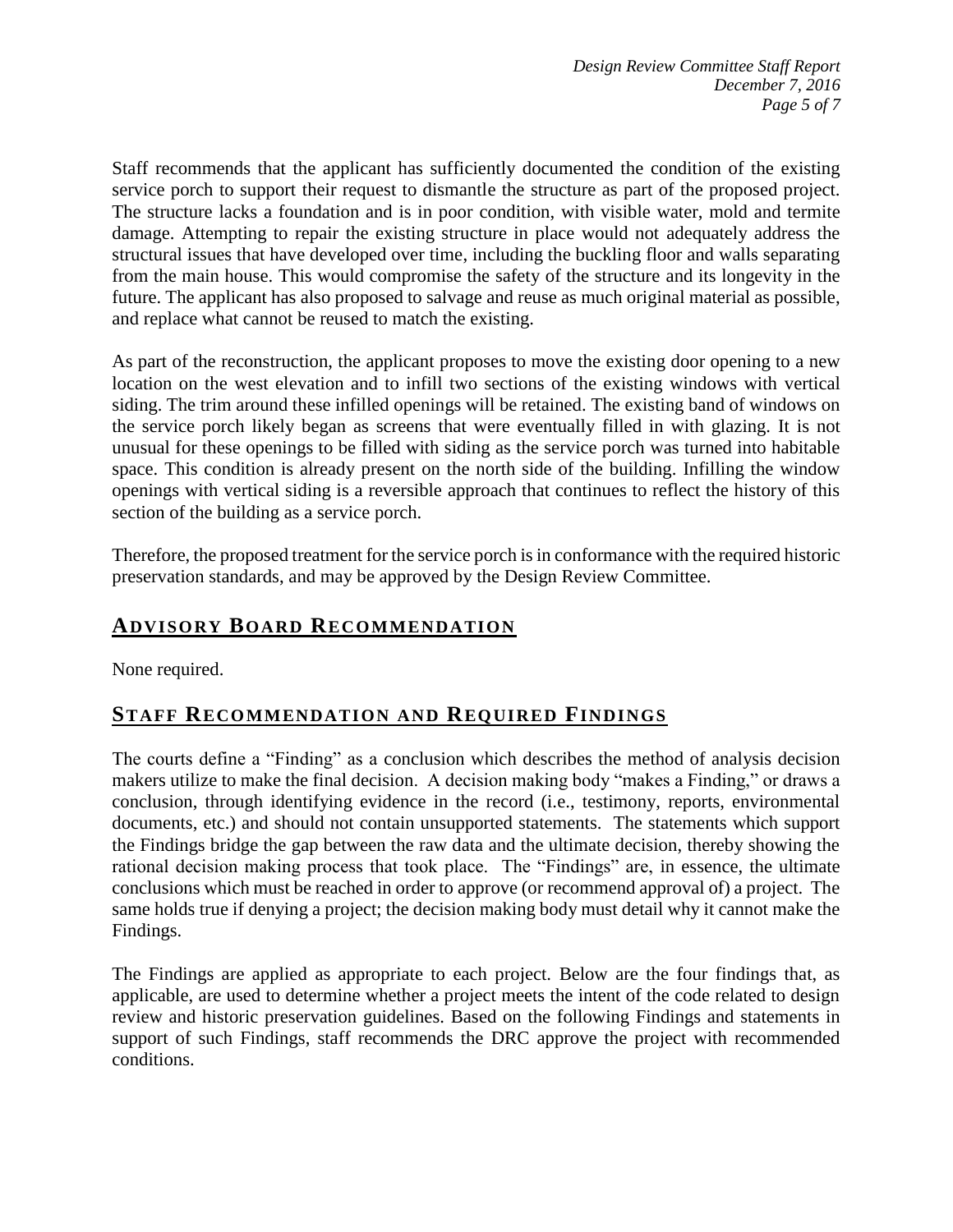*1. In the Old Towne Historic District, the proposed work conforms to the prescriptive standards and design criteria referenced and/or recommended by the DRC or other reviewing body for the project (OMC 17.10.070.G.1).*

The proposed project is in conformance with the Old Towne Design Standards. As discussed in the Analysis section of this staff report, the proposed reconstruction of the original service porch meets the *Secretary of the Interior's Standards for Rehabilitation*. The existing condition and proposed alterations to the structure have been documented, changes will be made in a manner consistent with the original form of the porch, original materials will be reused where possible and materials will be replaced to match the existing only where required. The proposed front porch alterations also comply with the Standards, as the front porch columns and guardrail are designed to be compatible with the architectural style of the building, using materials that are typical of comparable historic front porches in the Historic District.

*2. In any National Register Historic District, the proposed work complies with the Secretary of the Interior's standards and guidelines (OMC 17.10.070.G.2).*

The project is in conformance with the *Secretary of the Interior's Standards for Rehabilitation*. In conformance with Standard 6, the reconstruction of the original service porch have been sufficiently documented by the applicant, and materials will be replaced to match the existing in order to retain the original appearance of the porch. In conformance with Standards 9 and 10, the new front porch columns and guardrail will not remove or destroy original historic materials of the building and could be removed in the future with changing the essential form and integrity of the building.

*3. The project design upholds community aesthetics through the use of an internally consistent, integrated design theme and is consistent with all adopted specific plans, applicable design standards, and their required findings (OMC 17.10.070.G.3).*

As described above, the proposed work conforms to the prescriptive standards set forth in the Old Towne Design Standards and Orange Municipal Code.

*4. For infill residential development, as specified in the City of Orange Infill Residential Design Guidelines, the new structure(s) or addition are compatible with the scale, massing, orientation, and articulation of the surrounding development and will preserve or enhance existing neighborhood character (OMC 17.10.070.G.4).*

The Infill Design Guidelines are not applicable to this project, as the proposal does not include new structures or additions to the existing building.

# **RECOMMENDED CONDITIONS**

The approval of this project is subject to the following conditions:

1. This project is approved as a precise plan. All work shall conform in substance and be maintained in general conformance with plans and exhibits labeled as Attachment 5 (date stamped November 21, 2016), including modifications required by the conditions of approval,